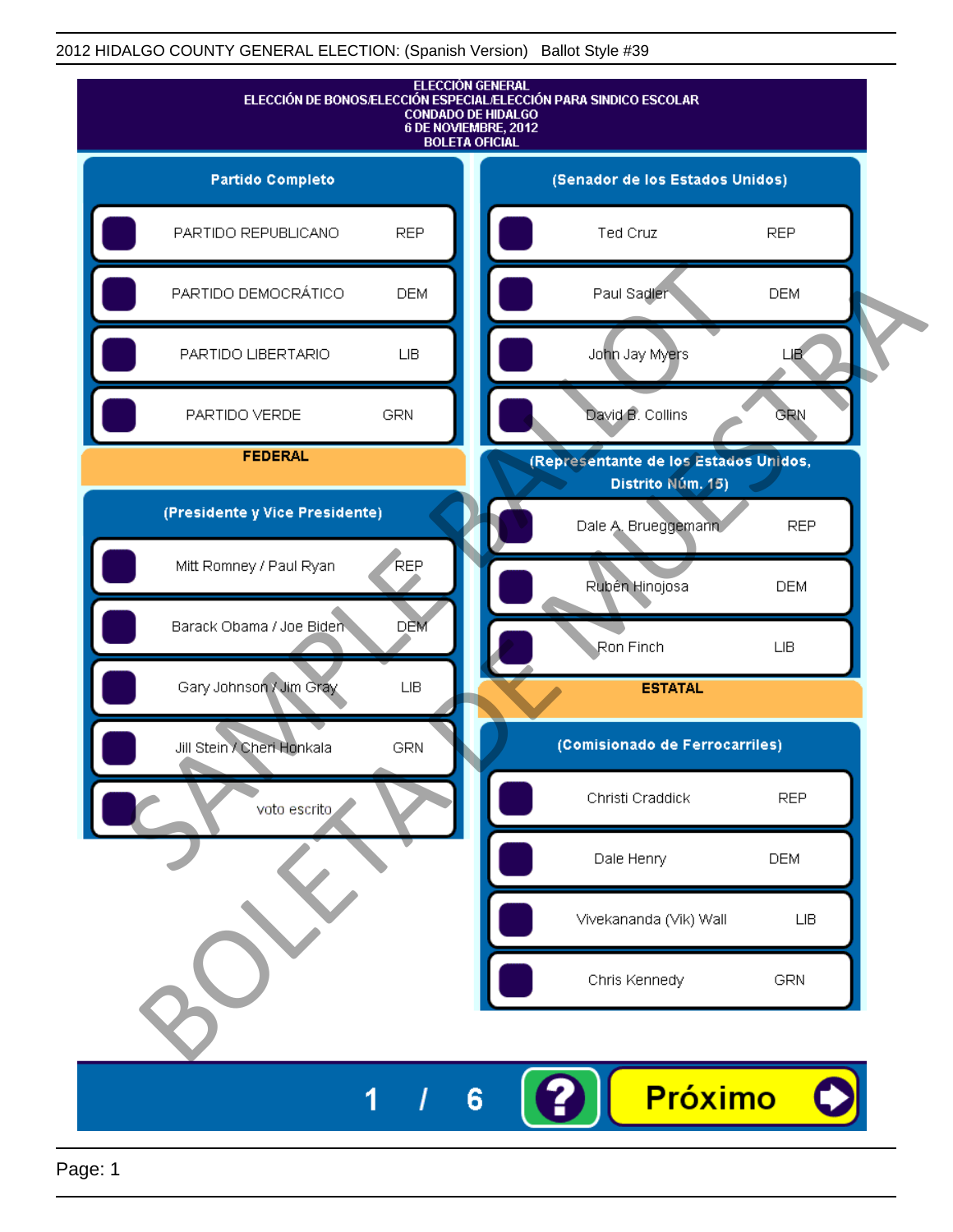

Page: 2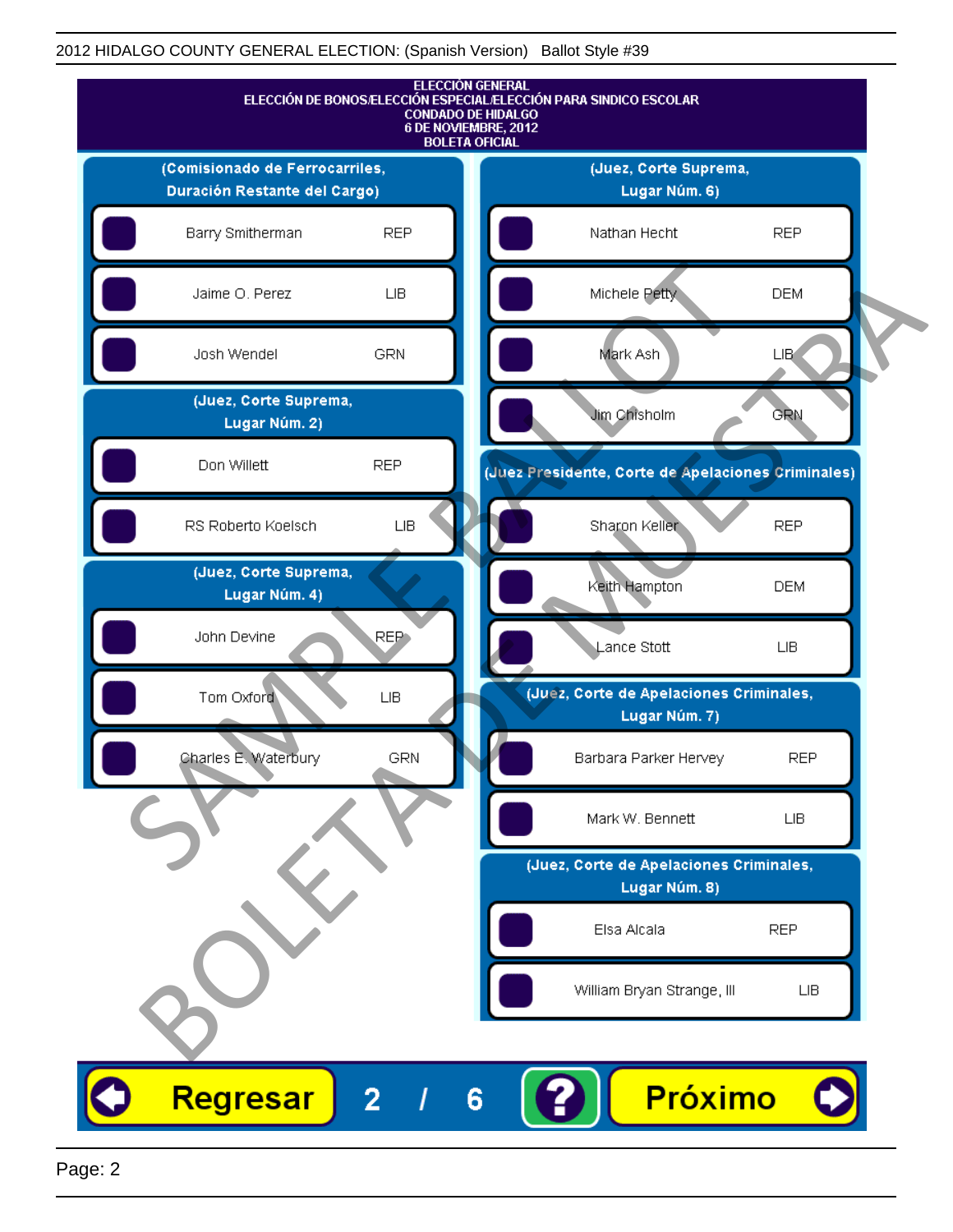

Page: 3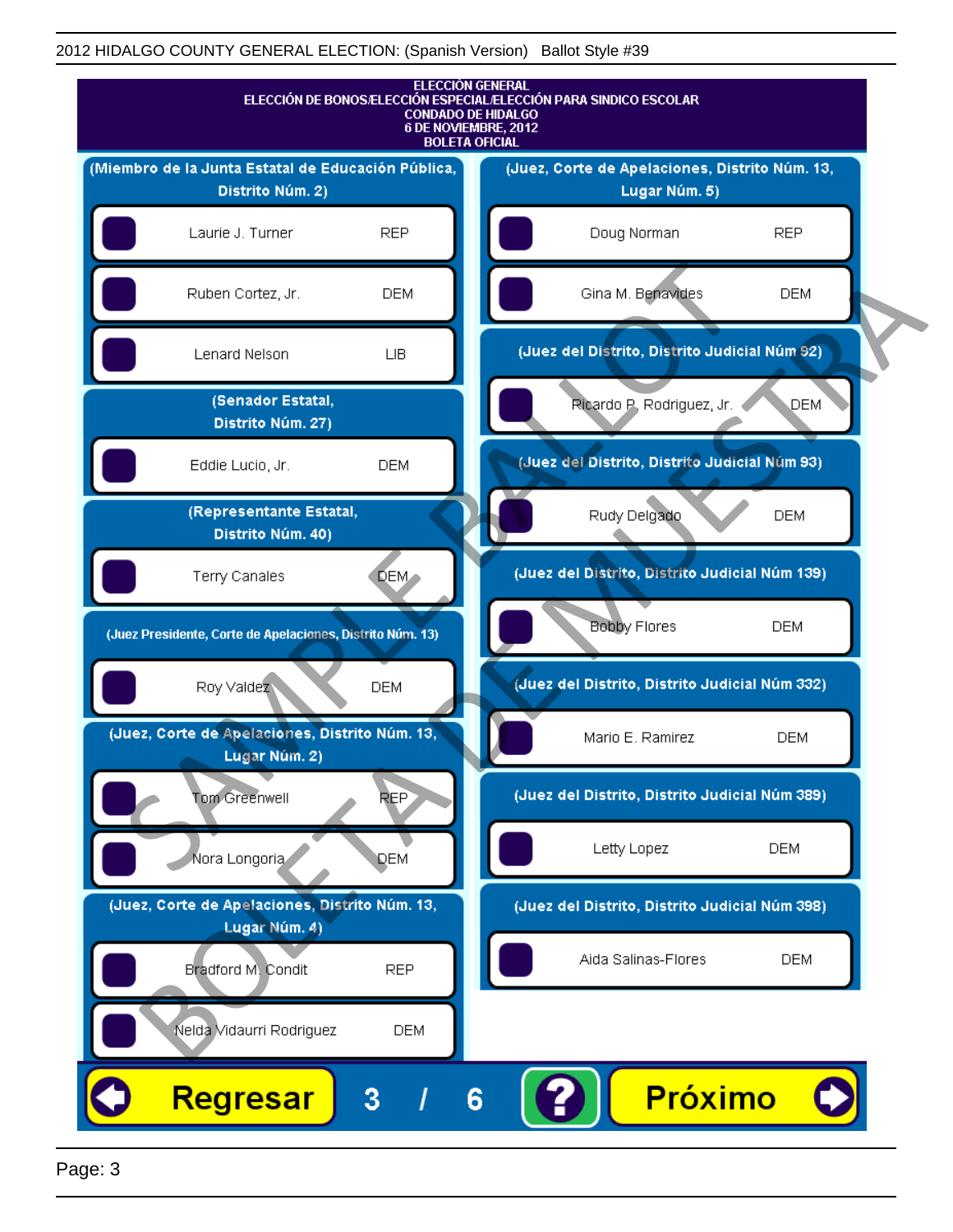| <b>ELECCIÓN GENERAL</b><br>ELECCIÓN DE BONOS/ELECCIÓN ESPECIAL/ELECCIÓN PARA SINDICO ESCOLAR<br><b>CONDADO DE HIDALGO</b><br>6 DE NOVIEMBRE, 2012<br><b>BOLETA OFICIAL</b>                                                                                                                                                                                                                                                                                                                          |                                                                                                                                                                                                                                                                             |
|-----------------------------------------------------------------------------------------------------------------------------------------------------------------------------------------------------------------------------------------------------------------------------------------------------------------------------------------------------------------------------------------------------------------------------------------------------------------------------------------------------|-----------------------------------------------------------------------------------------------------------------------------------------------------------------------------------------------------------------------------------------------------------------------------|
| (Juez del Distrito, Distrito Judicial Núm 430)                                                                                                                                                                                                                                                                                                                                                                                                                                                      | <b>CIUDAD DE WESLACO</b>                                                                                                                                                                                                                                                    |
| Israel Ramon, Jr.<br><b>DEM</b>                                                                                                                                                                                                                                                                                                                                                                                                                                                                     | (PARA COMISIONADO<br><b>LUGAR NÚM. 4)</b>                                                                                                                                                                                                                                   |
| (Juez del Distrito, Distrito Judicial Núm 449)                                                                                                                                                                                                                                                                                                                                                                                                                                                      | Rafael Caballero                                                                                                                                                                                                                                                            |
| <b>DEM</b><br>Jesse Contreras                                                                                                                                                                                                                                                                                                                                                                                                                                                                       | Gerardo "Jerry" Tafolla                                                                                                                                                                                                                                                     |
| <b>CONDADO</b>                                                                                                                                                                                                                                                                                                                                                                                                                                                                                      | (PROPOSICIÓN 1)                                                                                                                                                                                                                                                             |
| (Sherife)                                                                                                                                                                                                                                                                                                                                                                                                                                                                                           | (Autorizar el uso de Artículo 5190.6 Sección 4A (Ley de Corporación<br>de Desarrollo de Texas) ventas e ingresos fiscales para el uso de                                                                                                                                    |
| Robert Caples<br><b>REP</b>                                                                                                                                                                                                                                                                                                                                                                                                                                                                         | Instalaciones Deportivas (Deportes profesionales y aficionados, y<br>atletismo, incluyendo estadios y parques de pelota). Sección 4A<br>Ventas e Ingresos Fiscales pueden utilizarse para pagar los costos<br>de operación y mantenimiento de proyectos en esta categoría.) |
| Guadalupe "Lupe" Trevino                                                                                                                                                                                                                                                                                                                                                                                                                                                                            | DEM<br><b>A FAVOR</b>                                                                                                                                                                                                                                                       |
| DISTRITO DE DRENAJE NUMERO UNO DEL CONDADO<br>DE HIDALGO, TEXAS                                                                                                                                                                                                                                                                                                                                                                                                                                     |                                                                                                                                                                                                                                                                             |
| <b>ELECCIÓN DE BONOS</b>                                                                                                                                                                                                                                                                                                                                                                                                                                                                            | EN CONTRA                                                                                                                                                                                                                                                                   |
| (PROPOSICIÓN 2)<br>(LA EMISIÓN DE BONOS EN LA CANTIDAD DE<br>\$184,000,000.00 Y LA IMPOSICIÓN DE IMPUESTOS                                                                                                                                                                                                                                                                                                                                                                                          |                                                                                                                                                                                                                                                                             |
| SUFICIENTES PARA PAGAR LOS BONOS PARA<br>(Autoriza el uso de Artículo 5190.6 Sección 4A (Ley de Corporación<br>MEJORAS AL SISTEMA DE DESAGUE DEL DISTRITO?)<br>de Desarrollo de Texas) ventas e ingresos fiscales para el uso de<br>Instalaciones Comerciales (Relacionadas con tienda, restaurante,<br>concesión y estacionamientos). Sección 4A Ventas e Ingresos<br>Fiscales pueden utilizarse para pagar los costos de operación y<br>A FAVOR<br>mantenimiento de proyectos en esta categoría.) |                                                                                                                                                                                                                                                                             |
| EN CONTRA                                                                                                                                                                                                                                                                                                                                                                                                                                                                                           | A FAVOR                                                                                                                                                                                                                                                                     |
| EN CONTRA                                                                                                                                                                                                                                                                                                                                                                                                                                                                                           |                                                                                                                                                                                                                                                                             |
|                                                                                                                                                                                                                                                                                                                                                                                                                                                                                                     |                                                                                                                                                                                                                                                                             |
| <b>Regresar</b><br>4                                                                                                                                                                                                                                                                                                                                                                                                                                                                                | Próximo<br>6                                                                                                                                                                                                                                                                |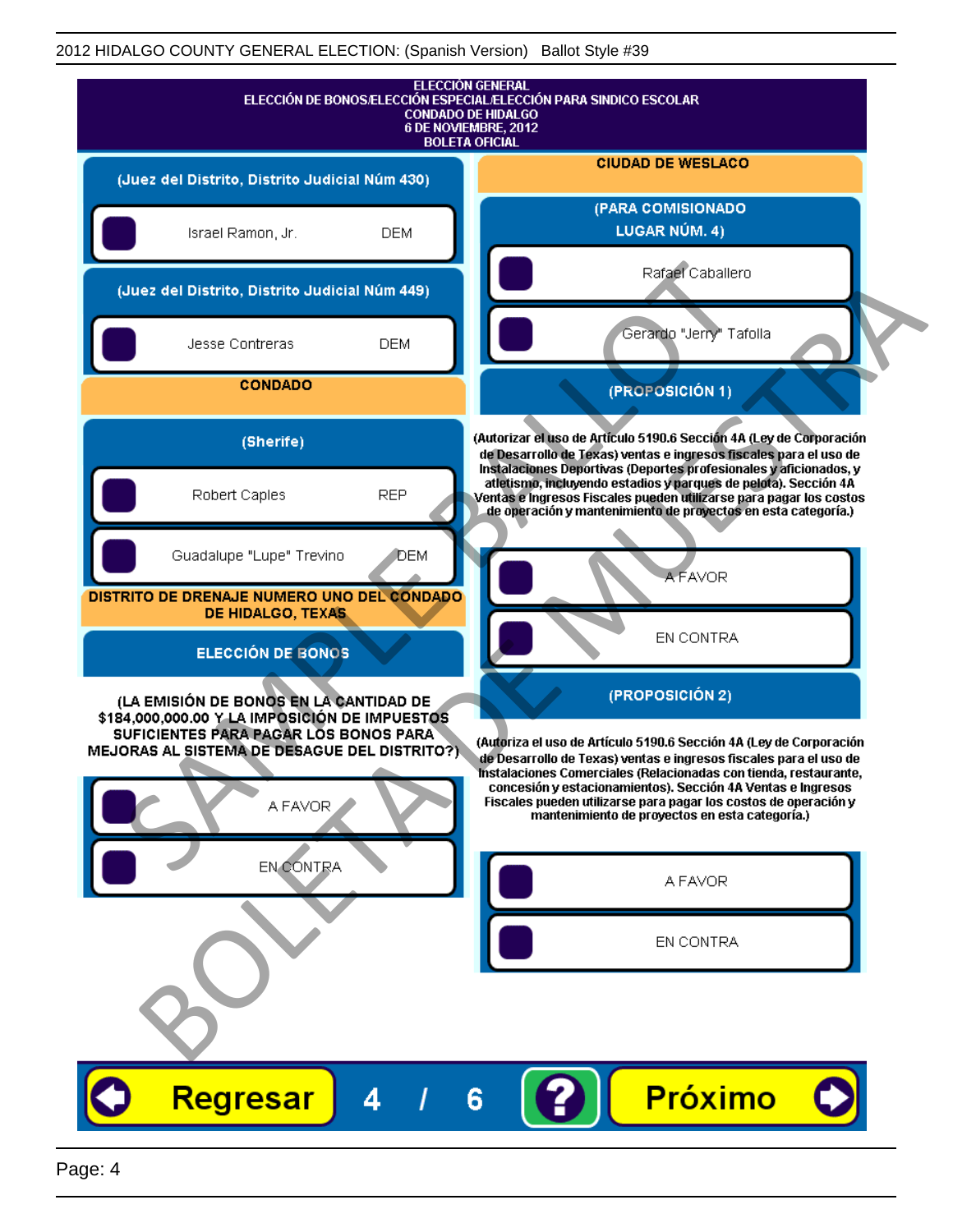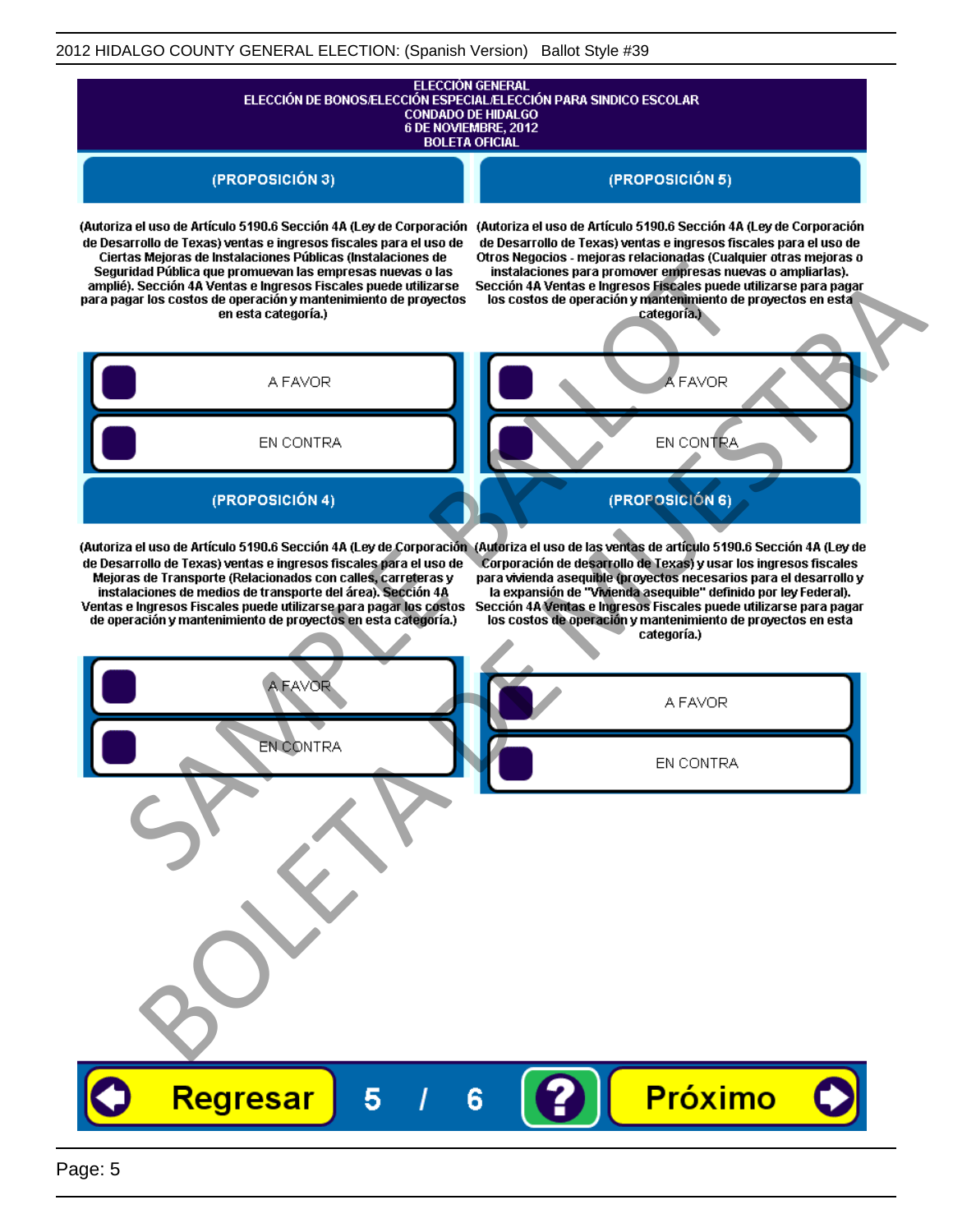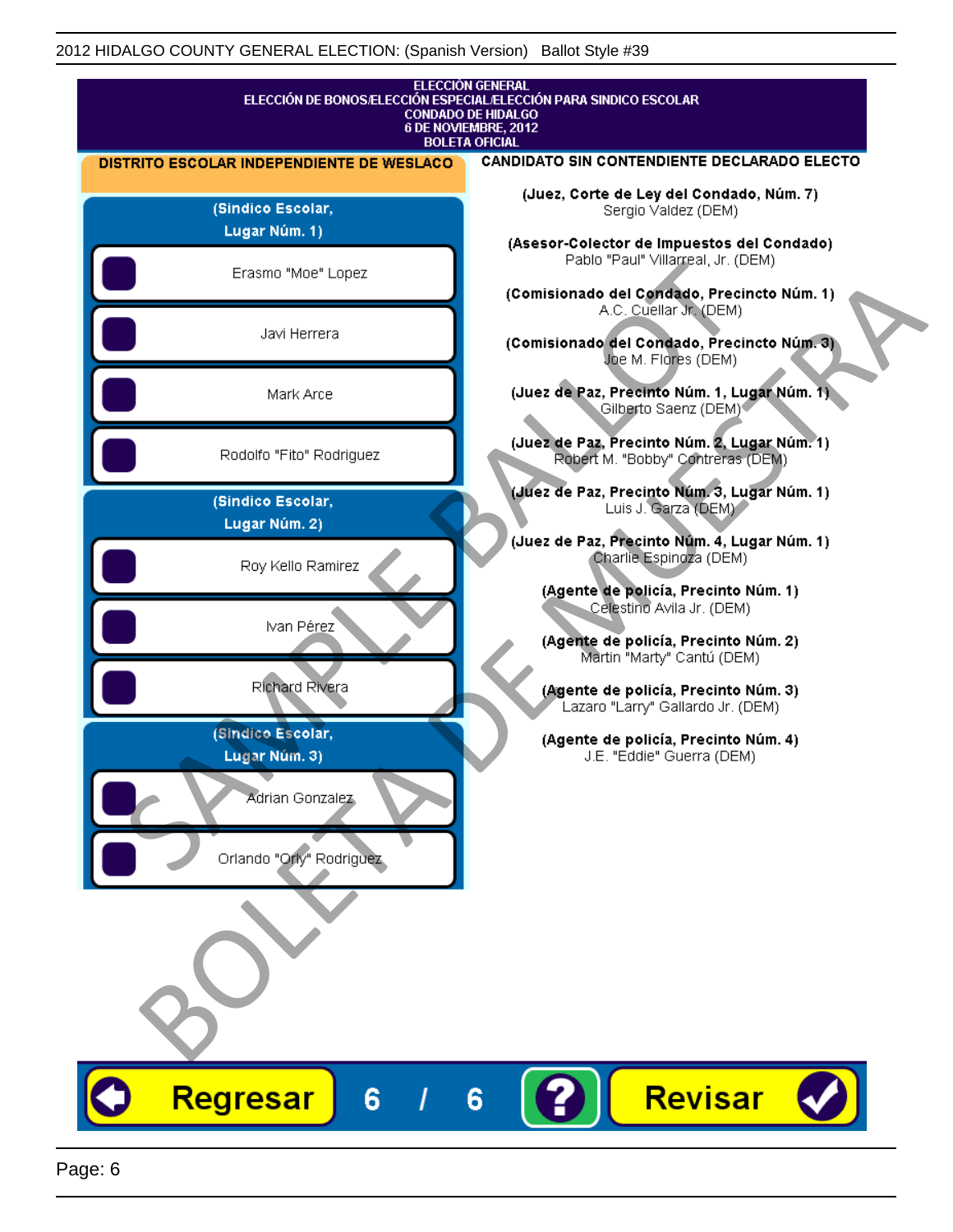Presione el nombre del candidato o el título de la contienda para volver a la contienda.

El botón Votar se iluminará

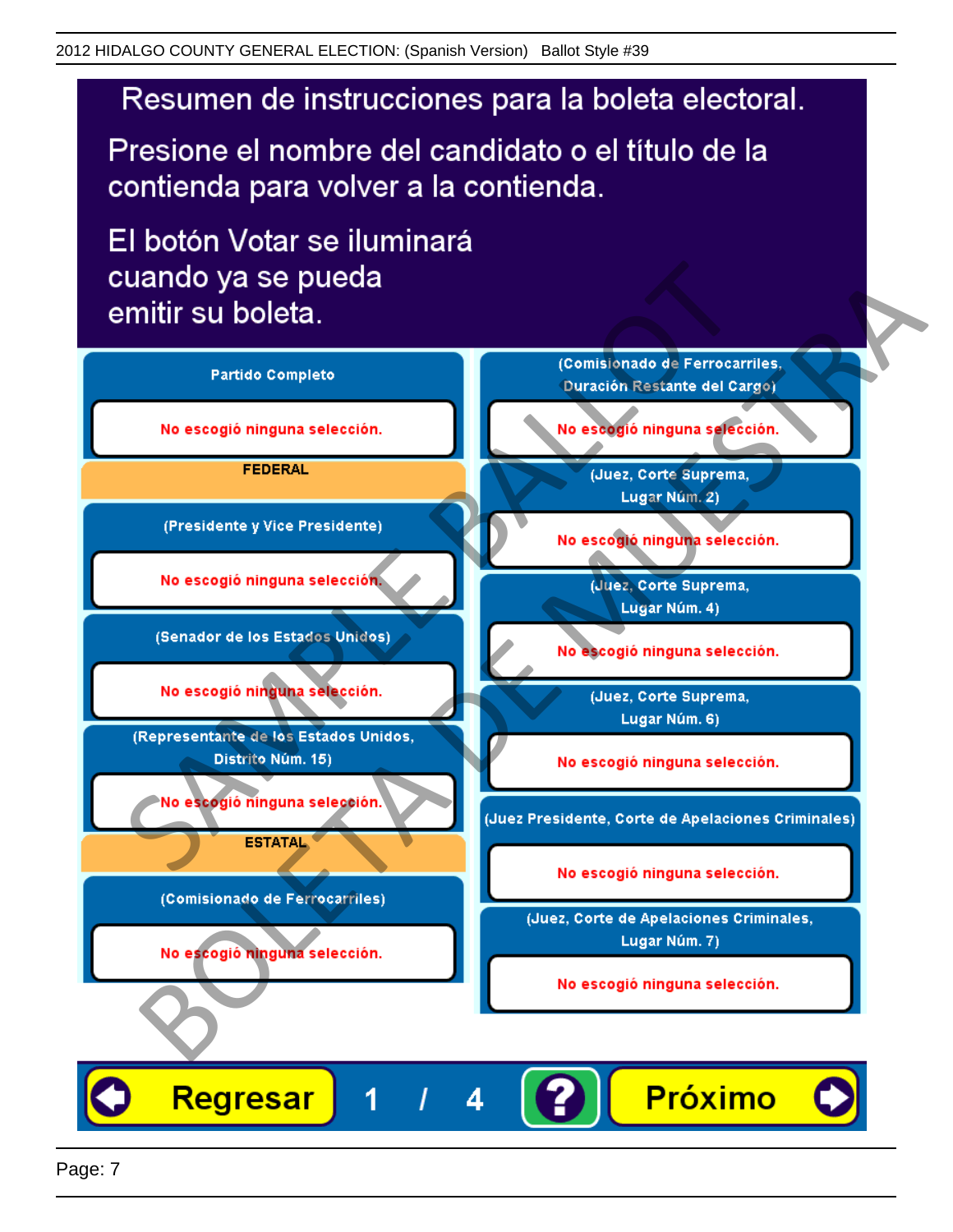Presione el nombre del candidato o el título de la contienda para volver a la contienda.

El botón Votar se iluminará

![](_page_7_Figure_4.jpeg)

4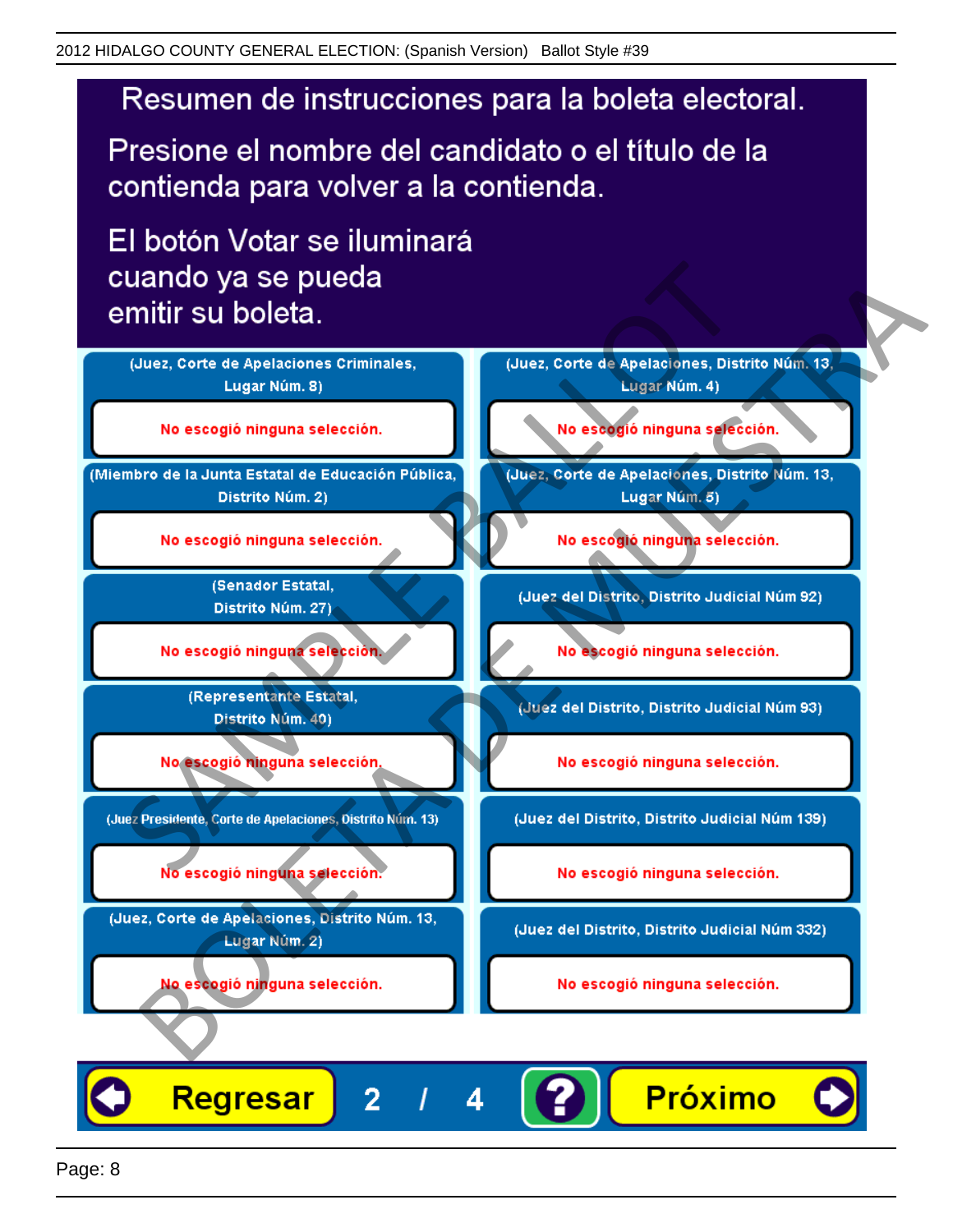Presione el nombre del candidato o el título de la contienda para volver a la contienda.

El botón Votar se iluminará

![](_page_8_Figure_4.jpeg)

4